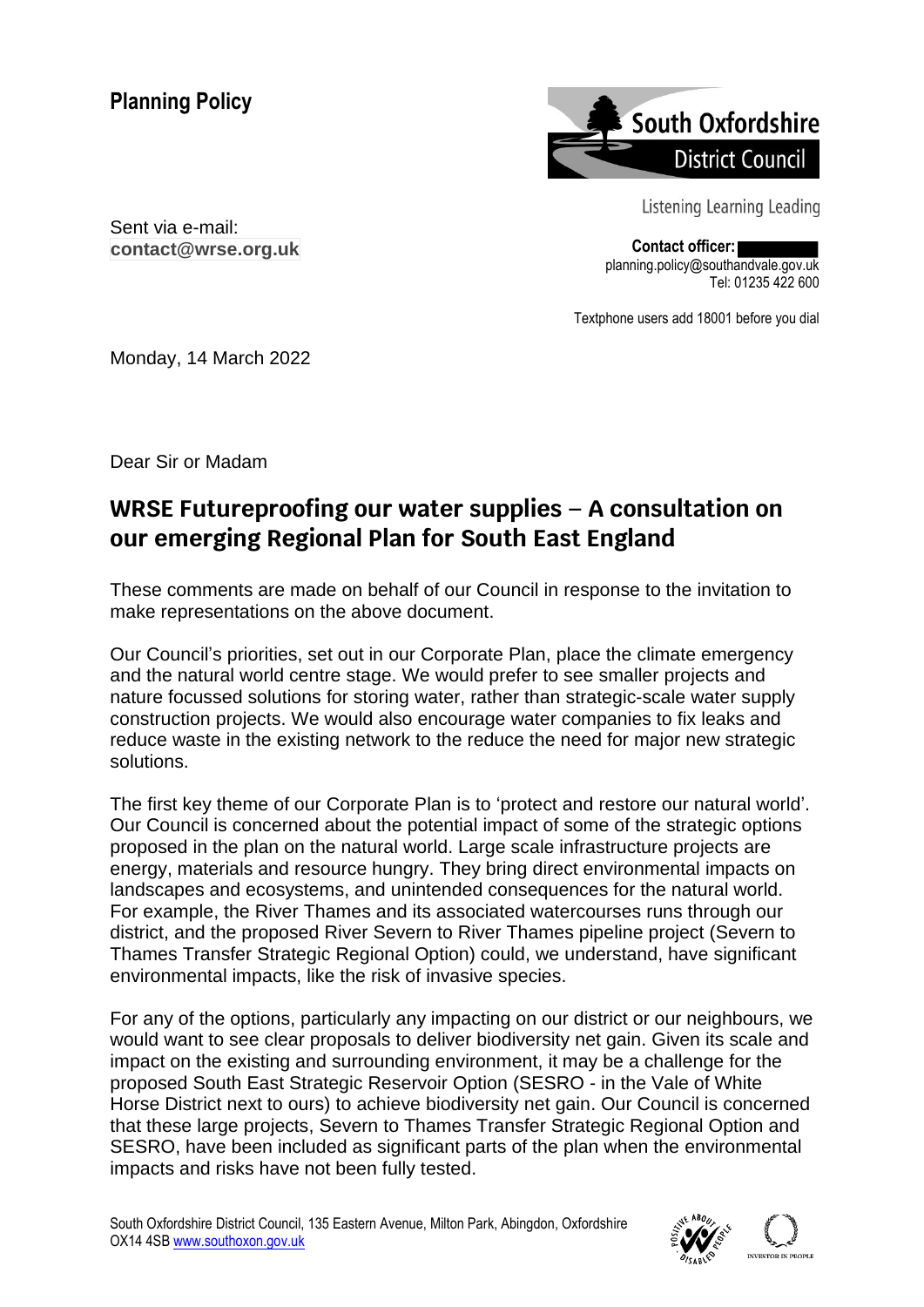Our Council is very concerned about the Climate Emergency, the third key theme of our Corporate Plan (2020-24) is 'Action on the Climate emergency'. In contrast, we observe that the WRSE document appears to give very limited consideration of the impact on climate change from some of the proposed solutions. For example, the proposed Severn to Thames pipeline may involve pumping water uphill, requiring significant amounts of energy. The proposed SESRO reservoir is also likely to have a very significant carbon footprint during construction and operation. The carbon footprint of all the proposed schemes should be assessed and made public.

Our Council is therefore very concerned that as the need to tackle the climate emergency grows increasingly evident, we request that this plan is reviewed and prioritises those solutions that have a minimal carbon footprint and low impact on the environment. The large infrastructure solutions in the plan should be a last resort, later in the plan period, when all other options which have a lower carbon footprint and impact on the environment have been exhausted.

The water companies should first secure water savings through reduced pipe leakage, innovation, and reduced water consumption before any of these major infrastructure projects are taken forward.

Furthermore, we are concerned that the need for water in the South East may have been overestimated. This because the latest available population and development projections have not been used in the Plan's preparation.

We recommend that the WRSE gated process is urgently reviewed to ensure that alternative options are encouraged to come forward that have a lower carbon footprint and less impact on the environment.

Please could you acknowledge receipt of this letter and we trust that you will act to address the concerns that are set out above.

Yours Sincerely,



Planning Infrastructure Team Leader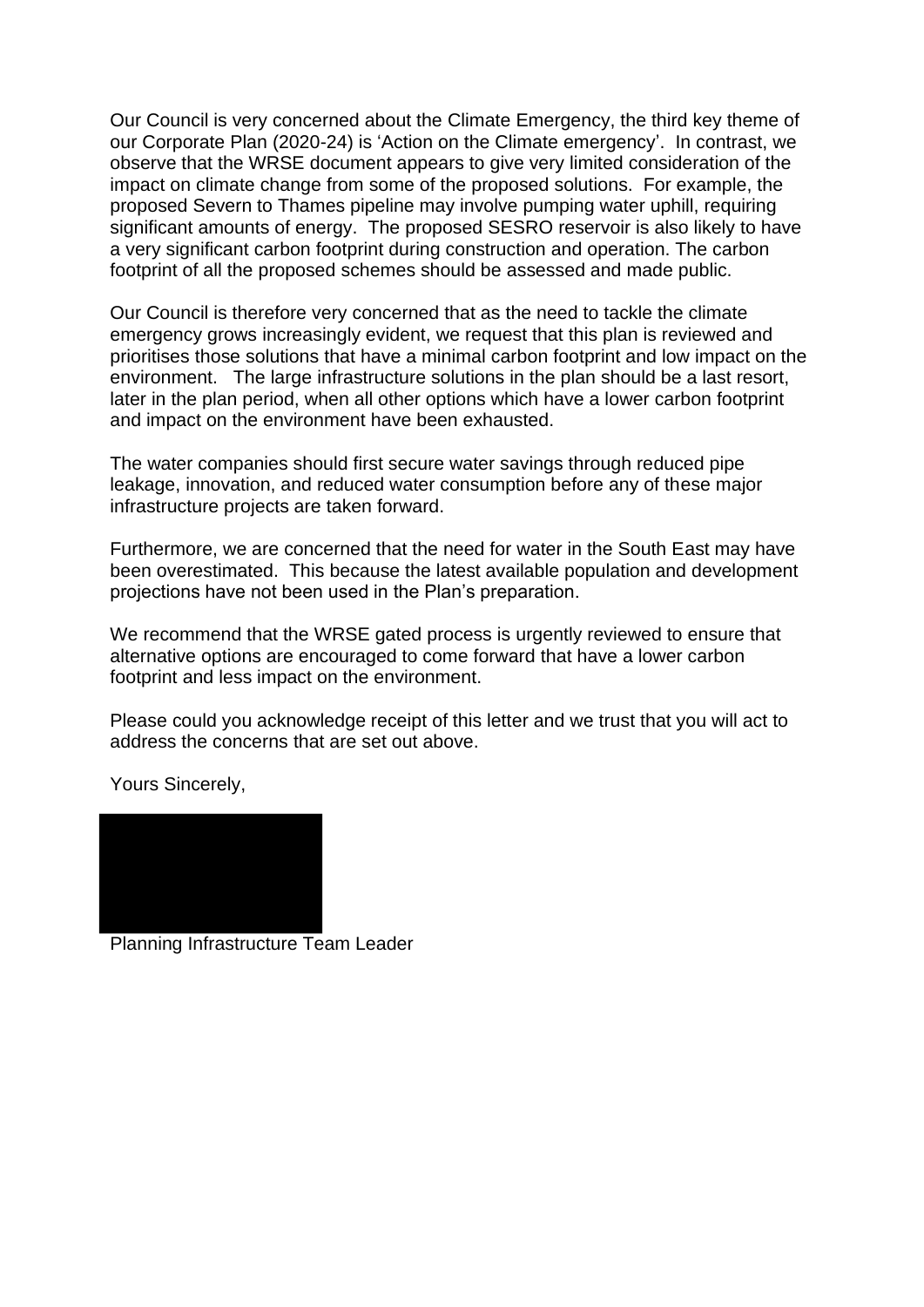## **Consultation questions**

We have responded below to the consultation questions and references are made where appropriate to the comments in our letter, both should be given full consideration.

1. *Abstraction reduction to protect the environment is likely to be the single biggest driver of investment in water resources over the next 25 years. Do you agree with our approach to establishing the appropriate level of abstraction reduction required across South East England?*

It is important to reduce abstraction from the chalk aquifer to help restore the flow levels of chalk streams and achieve the condition required by the Water Framework Directive. A large proportion of the Chilterns Area of Outstanding Natural Beauty falls within South Oxfordshire, and Ewelme Brook in South Oxfordshire is a Chilterns chalk stream. However, we feel the water companies should seek to achieve this for chalk streams (such as those in the Chilterns AONB) much more quickly than is set out in the plan, by using more rapid solutions than major infrastructure projects.

Achieving abstraction reduction is not the only issue that should drive decision making in the regional plan. We seek more emphasis on addressing the climate and ecological emergencies through a range of lower impact solutions, rather than major infrastructure projects such as reservoirs, pipelines and desalination plants.

2. *We'd like to hear your views on how we prioritise where abstraction is reduced.*

Our Council is particularly concerned about protecting our rare chalk streams from abstraction, including those in the Chilterns AONB. We seek more information on where and when the benefits of reducing abstraction would be felt, so we can assess how and when chalk streams in our part of the Chilterns AONB would benefit.

3. *Are there any other factors that you think should be considered as we prioritise where abstraction could be reduced in the future?* 

A holistic/multi-criteria approach should be considered to prioritise catchments where it is likely to deliver the greatest overall benefits for people and nature. Weight should also be given to prioritising catchments where it would support the ambitions of Nature Recovery Strategies (once established).

4. *We have assessed the future water needs of the other sectors that don't rely on the public water supply provided by water companies. Do you agree with our assessment?*

No comment

5. *We've described our adaptive planning approach and the scenarios we've included in our adaptive planning pathways. Do you agree that we have planned for the right scenarios in each of the pathways with a wide enough range for each of our key challenges through our adaptive planning approach?*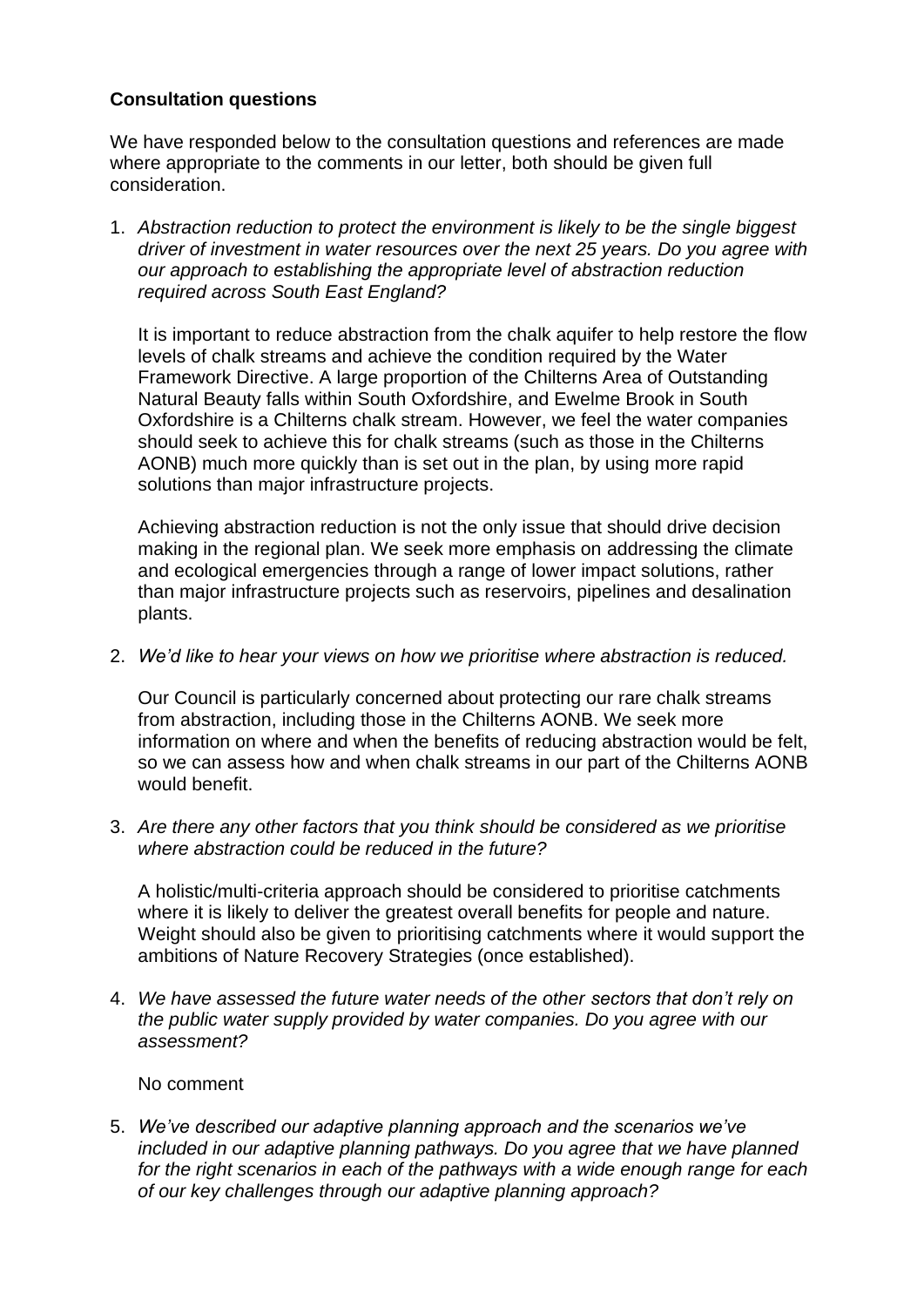No, our Council does not support what is presented. As set out in our comments above, the WRSE website identifies that 1400 different options have been looked at but from all of these schemes only one set of options is put forward in this regional plan for 2025-2040. Our Council considers that insufficient justification is provided within the document as to why the set of options in the consultation has been chosen for 2025-2040 and questions why alternative solutions from the 1400 options are not being presented.

For example, when starting a consultation on our development plan we would usually produce a range of options for consultation before presenting a preferred option. It is not clear why alternative options to the SESRO reservoir to support needs during the period 2025-2040 are not included in the consultation.

We understand the desire to think long term in planning for our future water needs but we do not consider that sufficient justification is being provided in the document to support the pathways set out in the document. The WRSE Plan solutions presented are not radical or forward looking and use old infrastructure solutions such as reservoirs.

We advise that the next draft of the Plan should focus on those solutions that address the climate and ecological emergencies through a range of lower impact solutions, rather than major infrastructure projects such as reservoirs, pipelines and desalination plants that may have a significant environment and ecological impact.

We are also concerned that the amount of water estimated that is needed may be an overestimate as the most up to date forecasts of population and housing may not have been used in the planning process (please see comments set out in response to question 6 below).

6. *Do you support our approach to treat each pathway as equally likely and not choose a core pathway beyond 2040?*

We do not support the current draft WRSE Plan. We question all the pathways set out in the current consultation. However, we support an approach which is adaptable to various pathways and agree that the core path for beyond 2040 should not be set at this stage. More time is needed to determine future water needs, for example updating population forecasts, understanding the impact of the recent pandemic and the move to home working. The 2021 census information is also about to be published. We are concerned that the population forecasts included in this document overestimate the amount of water needed.

7. *Do you have any other comments on our approach to addressing the challenges that are facing South East England?*

Yes, we consider the WRSE plan should be more ambitious by;

- investing in nature-based solutions (such as improving river catchments through establishing nature recovery areas);
- encouraging consumers (including customers) to consume less and take responsibility for their own water use sooner,
- further considering additional water recycling and desalination facilities,
- Working up solutions for water transfers and bringing them forward sooner.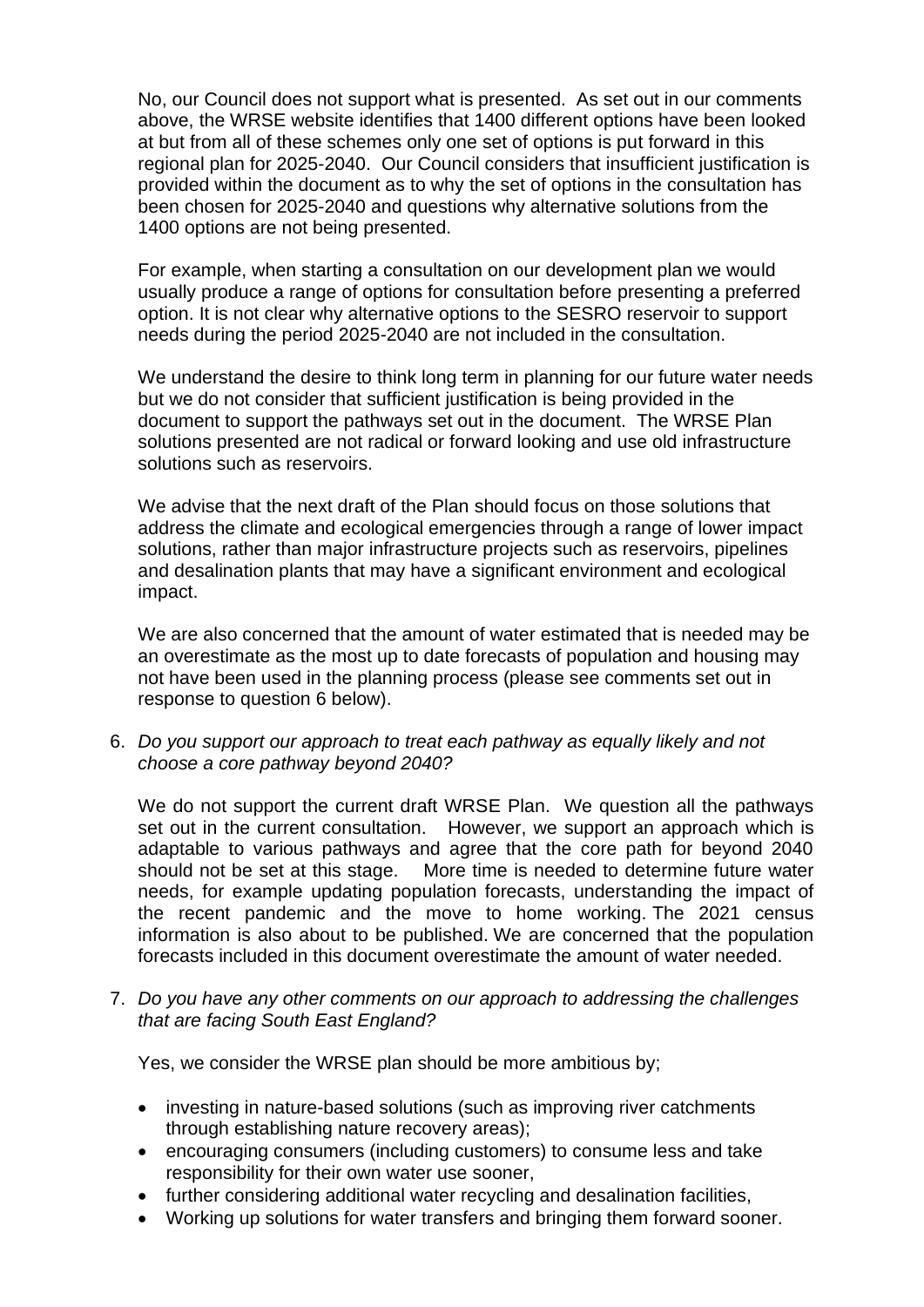Delaying lower impact solutions like those above to later in the WRSE plan period represents a missed opportunity to explore alternatives to old style solutions like reservoirs.

8. *Reducing the demand for water through leakage and water efficiency activity contributes to more than half of the total amount of water needed in the first 15 years of the emerging plan, the balance then shifts to include a greater reliance on supply side solutions, particularly in the more challenging future scenarios. Water companies are committed to delivering these reductions, but they are reliant on customers making sustained reductions in their water use over the longterm. Do you think our plan strikes the right balance between demand and supply solutions and the risks associated with delivery of such solutions?*

No, we do not consider that the plan strikes the right balance between demand and supply solutions. We recommend that there should be more emphasis on demand-side solutions, particularly leakage reduction.

9. *The plan assumes that the Government will introduce new policies that will support more efficient use of water across society through labelling of water-using products by 2024, introducing a minimum standard for all water using products by 2040 and tightening the water efficiency requirements within the Building Regulations for new homes by 2060. Do you support these interventions and the timing of their introduction?*

Yes, we support Government interventions that seek to reduce water use and help customers to become more aware of the amount that they consume. We support tightening water efficiency requirements for new homes within the Building Regulations but suggest that this should be achieved much sooner than 2060, even if this means a phased approach with requirements becoming more stringent over time. We suggest that setting water efficiency requirements for some types of non-residential development in the Building Regulations should also be considered (e.g. offices, schools, etc).

10.*Do you think it is appropriate for Temporary Use Bans and Non-Essential Use Bans that reduce demand for water further during droughts to be used as options in this regional plan?*

In responding to emergencies and future unexpected events, it seems reasonable to reduce the amount of non-essential water use.

11.*Do you agree with the mix of options that provide new water supplies for the region within our plan (reservoirs, desalination, water recycling, new transfers, improved abstraction from groundwater storage and ASR schemes). Do you think that some options should feature more or less in our plan to secure future water supplies?*

No, we do not agree with the mix of options that provide new water supplies. We consider that the focus should be on reducing customer use and fixing leaks.

12.*Do you support the use of new, potentially long pipelines to move water around the region?*

We only support moving water around the region and inter-regionally where this can be undertaken without significant harm to the environment. We are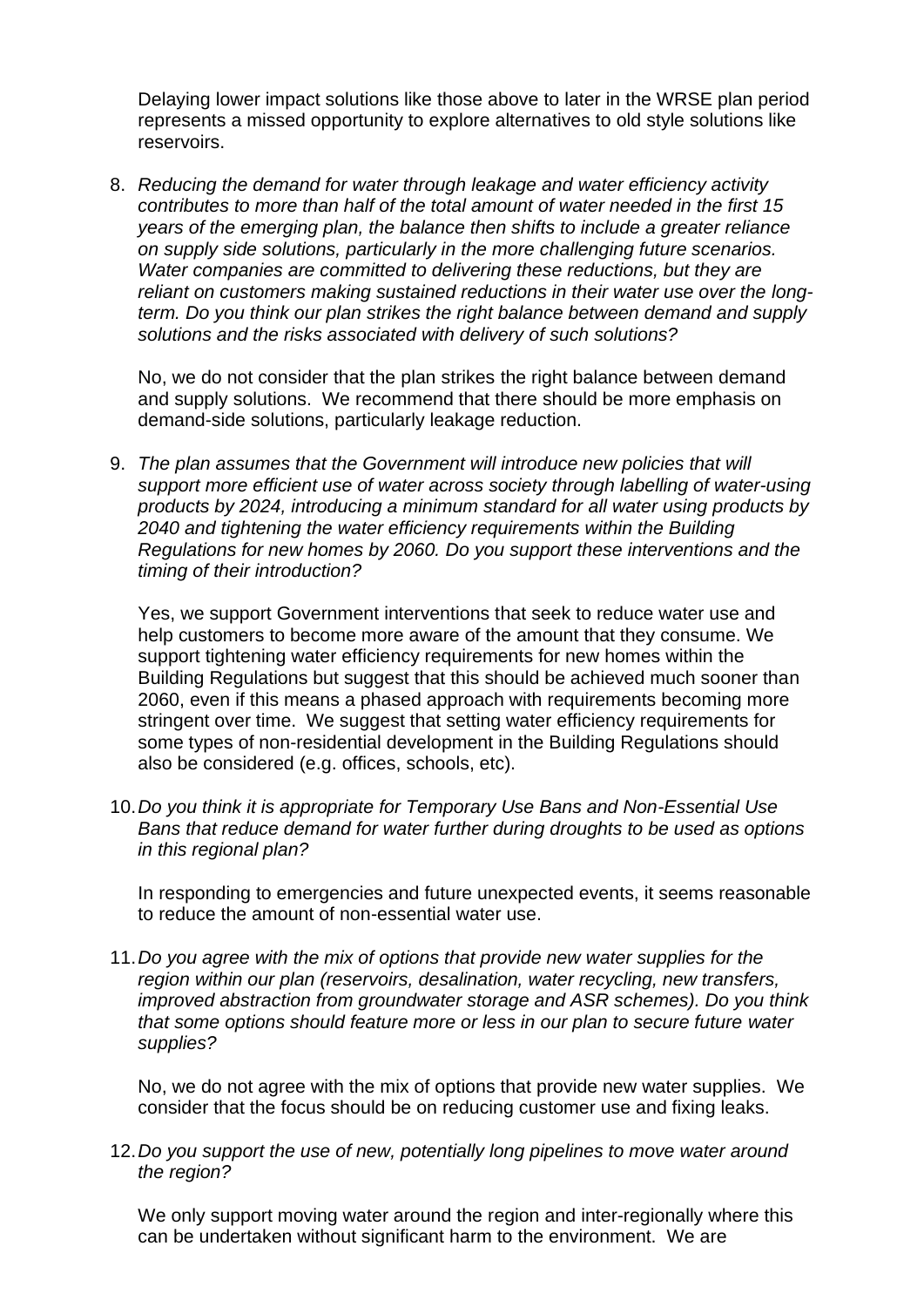concerned about the risk to the River Thames and other waterbodies from transferring water from the River Severn catchment, including biodiversity risks (invasive and non-local species), and a different water chemistry.

13.*We have identified where water companies might investigate a number of new, more innovative nature-based solutions to improve the region's water catchments. Whilst these options can provide multiple benefits the fact they are still relatively new can make it more difficult to be certain of the benefits that will be delivered and the return on investment. Do you agree that we should promote new, more innovative nature-based solutions in our plan to develop a better understanding of their future value and role in delivering water supplies and wider environmental improvements?*

Yes, we support the use of new, more innovative nature-based solutions. Nature-based solutions have the potential to deliver a wide range of benefits for nature and people. Engagement should be undertaken with a wide range of stakeholders, including local authorities, to identify opportunities to deliver the greatest environmental gains. There may be potential to align with other projects to deliver greater benefits – for example, aligning with emerging flood risk management schemes and Nature Recovery Strategies. Partnership working will be important in seeking to implement this approach. The recent introduction of mandatory biodiversity net gain in the Environment Act means that there is the potential for funding from developments to help contribute towards schemes that support nature in river catchments.

14.*Do you support our approach to stop using the majority of Drought Orders and Permits, only continuing to use a limited number during droughts until we achieve one in 500-year drought resilience and stopping their use after 2040 unless we experience a drought more severe than a one in 500-year event?*

No comment.

15.*Overall do you agree that the emerging plan, which presents the most costefficient adaptive planning solution, should be used as the basis to further develop our draft best value regional plan?*

No, South Oxfordshire District Council does not support this plan. We recommend that significant additional work is needed before progressing this plan and that more work should explore alternatives before progressing what is set out in the document. This should include:

#### *a. Population forecasting*

All of the regional plans should use the same base population and population projections. For example, the Water Resources West website suggests that they are currently reviewing forecasts to ensure that they have the most recent data available. The data used for this plan should be further updated.